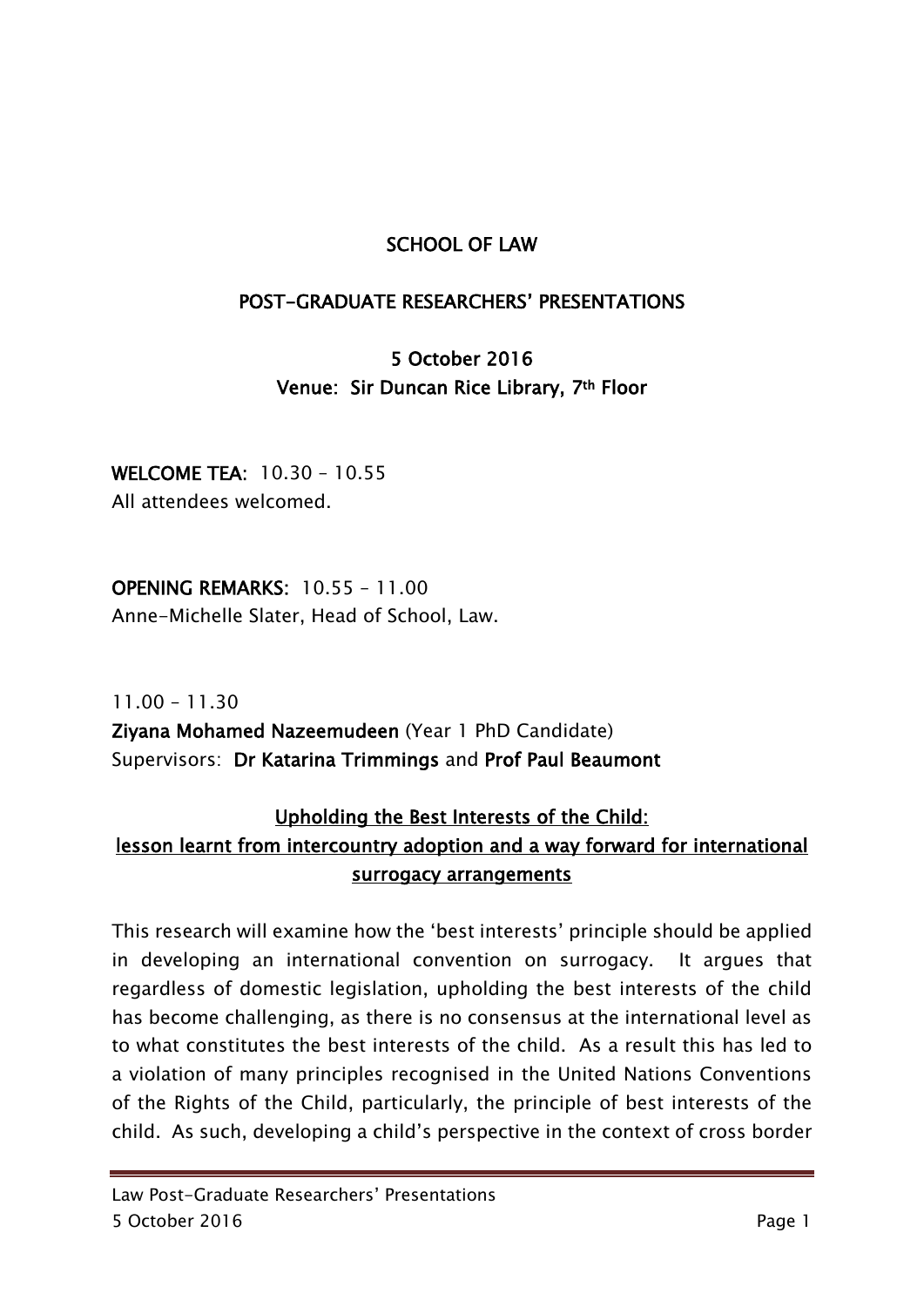surrogacy is important. Lessons learnt from intercountry adoption are useful in determining the best interests of the child in this context, nevertheless the uniqueness of the practice of cross border surrogacy should be considered in forming an international Convention on cross border surrogacy in upholding the best interests of the child. This is a normative research, based on functional comparative methodology. For this reason, in view of a holistic approach, different elements of the best interests of the child in the context of cross border surrogacy arrangements will be analysed.

11.30 – 12.00 Hakeem Adamu Tahiru (Year 1 PhD Candidate) Supervisors: Dr Roy Partain and Prof John Paterson

# The Historical Conceptualization of Technology Transfer: key definitions and models

Governments, researchers, economists and industries across the globe have come to acknowledge that technology accounts for the exponential growth experienced by most economies in developed world. Particularly, developing economies have come to the realization that achieving technological progress is the major driver of accelerated economic growth, improving capital and labour output, achieving sustainable growth and growth convergence with their developed counterparts. However, most developing economies have performed abysmally in the enforcement of their technology transfer legal regimes.

One of the most crucial arguments of the research project which this capstone paper seeks to put forward and justify is the assertion that the apparent failure of most developing countries to enforce their technology transfer legal regimes is attributable, to a great extent, to the lack of a workable economic definition/model of technology transfer to underpin the formulation process or adoption and enforcement of the legal regimes. An overview of the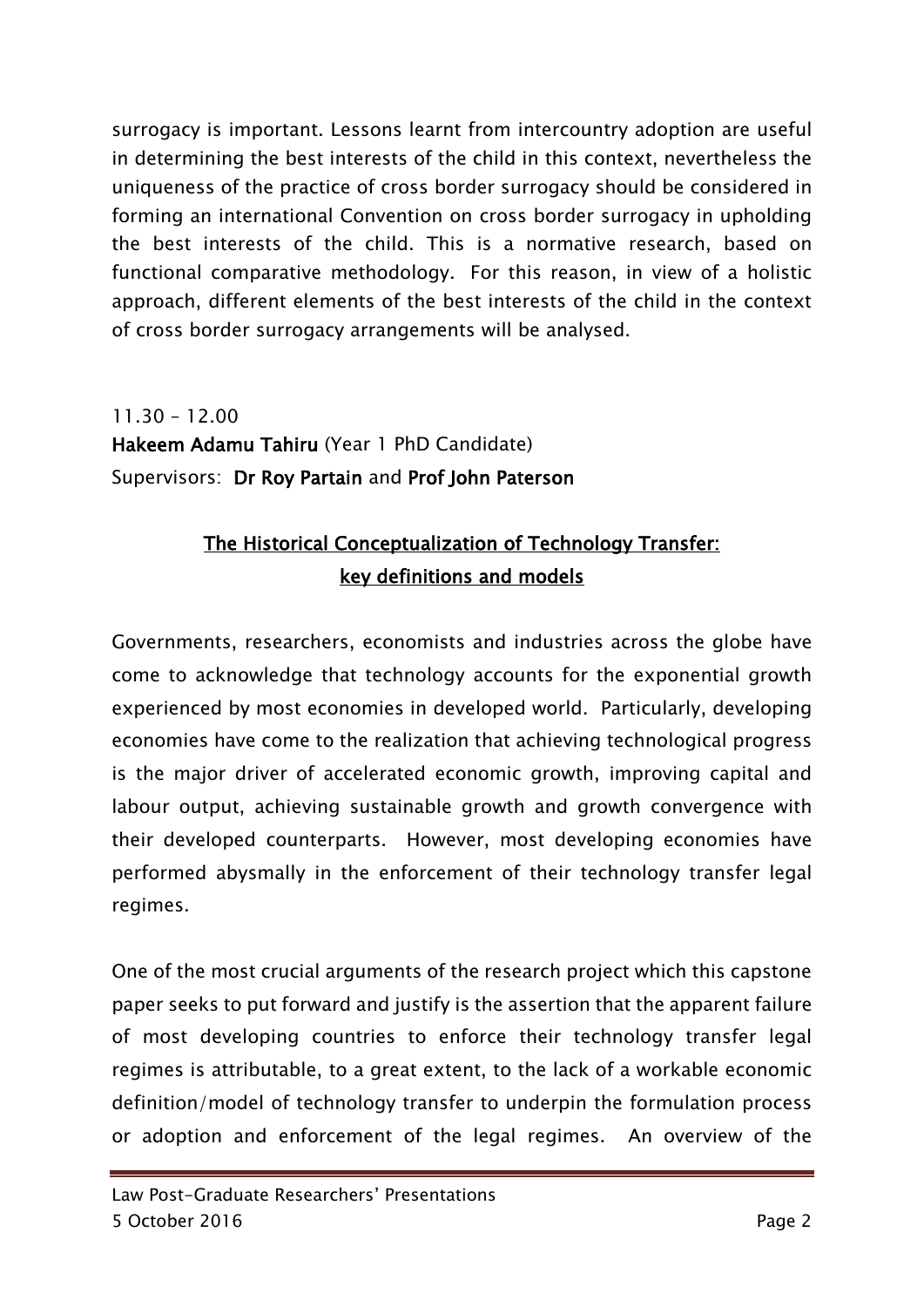historical evolution of technological transfer has shown a rich literature on definitions and models of technological transfer mainly by economic growth theorists. The primary objective of the capstone paper is to review the key definitions and models of technology transfer in literature, prioritize the definitions and models and select the best workable economic definition/model that synchronizes well with technology transfer legal theory and analysis.

12.00 – 12.30 Ngozi Chinwa Ole (Year 1 PhD Candidate) Supervisors: Dr Olivia Woolley and Dr Roy Partain

## Combating Electricity Poverty in Nigeria through Off-Grid Renewable Electricity: the role of developed states support under the climate change regime

Off-grid renewable electricity is the only viable option for providing access to a steady and reliable electricity supply in Nigeria. It is also an option for Nigeria to mitigate the emission of greenhouse gases. Notwithstanding, the deployment is hampered by several factors, including a lack of human capacity and access to capital.

The UNFCCC 1992 and the Kyoto Protocol 1997 commit developed countries to provide the finance and technology transfer needed by developing countries like Nigeria to mitigate climate change. This paper examines the contribution that these developed country are obligated to make to support low carbon development in developing states and to enable access to electricity in Nigeria. This paper looks particularly at the adequacy of these provisions in removing the financial and human capacity barrier to the development of off-grid renewable electricity in Nigeria. It finds that these provisions are shrouded in vagueness to the extent that impedes the developed states' efforts in removing the financial and capacity barrier to off-grid renewable electricity in Nigeria. In 2015, the Paris Climate Change Agreement was negotiated. This paper examines the relevant provisions of this agreement and concludes that still missing is a climate change regime which will certainly drive developed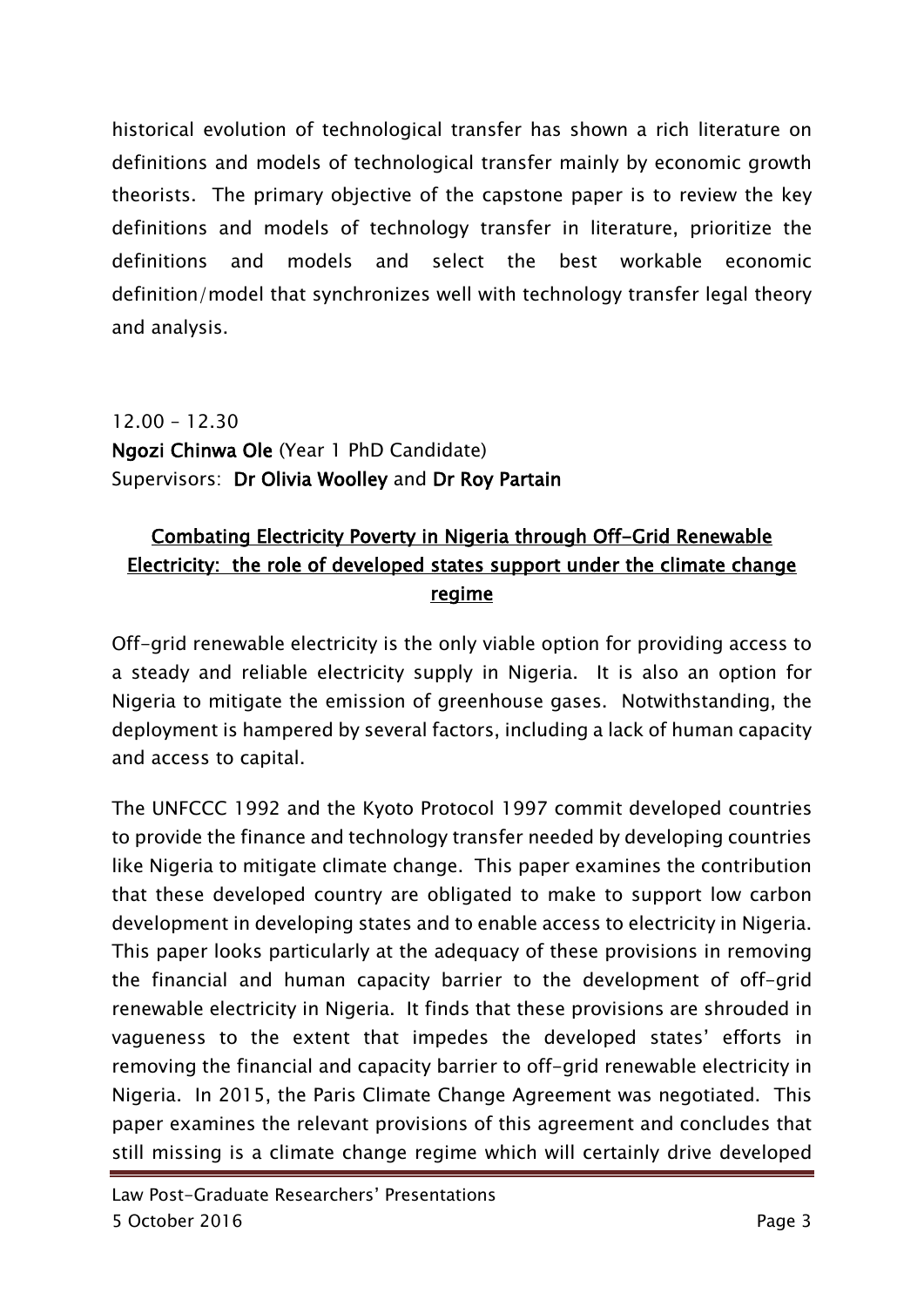states to help remove the financial and capacity barrier that impedes the development of off-grid renewable electricity in Nigeria.

LUNCH BREAK: 12.30 – 13.15 All attendees welcomed.

13.15 – 13.45 Domenico Carolei (Year 1 PhD Candidate) Supervisors: Dr Matyas Bodig, Dr Trevor Stack, Dr Andrea Teti

# Addressing the Accountability Gap among Civil Society Organisations: towards a beneficiaries-oriented approach to self-regulation

There have been calls for greater accountability of Civil Society Organisations (CSOs) for their actions, due to their growth in terms of size, power and influence. Academics and practitioners have shown that CSOs tend to follow a donor-centric approach when it comes to accountability. The lack of accountability to beneficiaries is a serious concern as the legitimacy of CSOs depends on their actions for their beneficiaries. In academic debates, the tension between accountability to donors and beneficiaries is a vexed issue. The lack of accountability to beneficiaries also has implications for selfregulation that has become the main means through which CSOs define common norms to address their accountability deficit.

The purpose of this paper is to assess the extent to which self-regulation can be constructed following a beneficiaries-oriented approach, facilitating future developments of soft-law instruments within civil society. After assessing the current status of self-regulation in reinforcing beneficiaries' accountability, it is argued that: a) more empirical research is necessary to test and prove the effectiveness of self-regulation, employing a beneficiaries-oriented approach; b) future reforms should be guided by criteria of simplification and flexibility: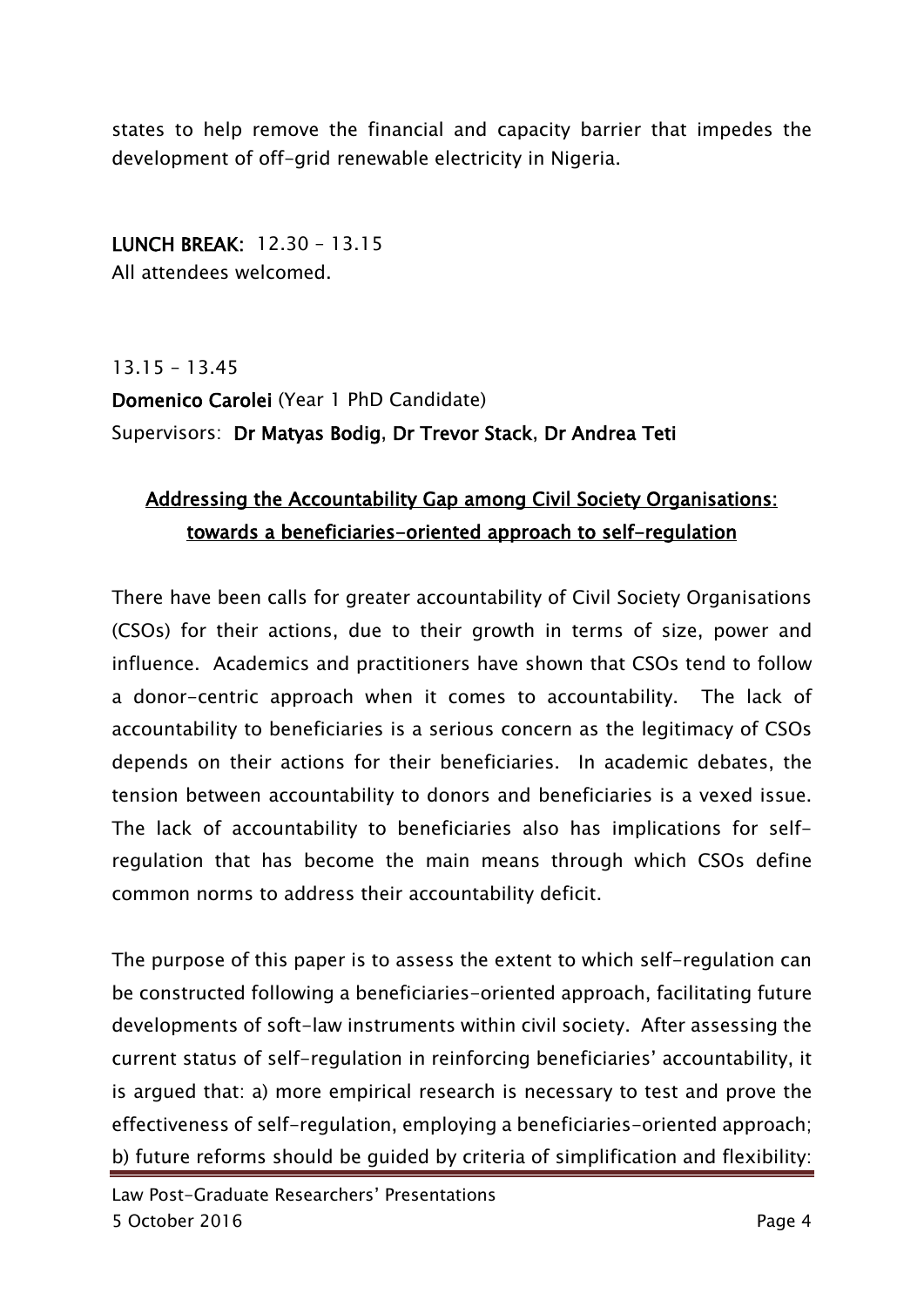paying more attention to recent innovations aimed at reinvigorating beneficiaries' accountability.

13.45 – 14.15

Chinenyendo Nriezedi-Anejionu (Year 1 PhD Candidate) Supervisors: Prof Tina Hunter and Mr Emre Usenmez

## Are the Definitions of 'Investment' and 'Investor' in the Nigerian Investment Legal Framework Robust Enough to Withstand Jurisdictional Challenges?

The explicit definitions of "investment" and "investor" in investment laws and treaties are critical to resolution of investments disputes. Nigeria is canvassing for foreign investments; however, investors are usually sceptical in investing in countries without clear laws. This research investigated the robustness of the definitions of "investment" and "investor" in the Nigerian investment laws against internationally accepted models and approaches, using doctrinal and comparative methodologies to ascertain their capability to withstand jurisdictional challenges. It found that the definition of "investment" in the Nigerian Investment Promotion Commission Act (NIPC Act) is weak and based only on the enterprise model of definition, as against other models and approaches (economic, asset, territorial-based). The definition of investor was completely omitted. Furthermore, the models of definitions adopted in BITs signed by Nigeria were not comprehensive to reflect Nigeria's investment interest. This research is significant as it has given valuable insight into the weaknesses of Nigerian investment law that could undermine its investment targets. It recommends that the definition of investment in the NIPC Act be amended to adopt relevant models that are suitable for Nigeria. A robust definition of 'investor' should be included and Nigeria should draft Model BIT that will ensure uniform standard.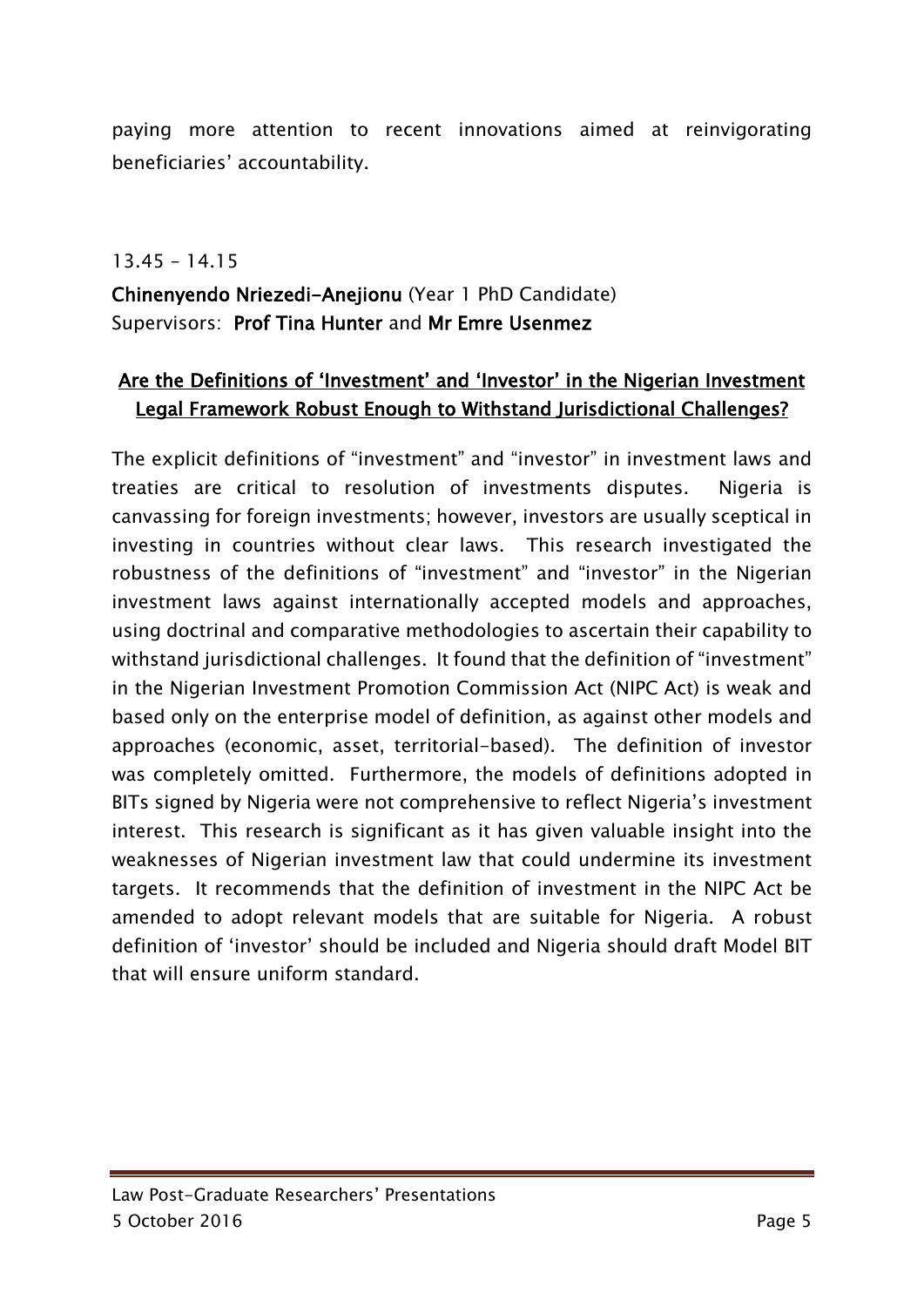## 14.15 – 14.45 Juma'a Musallam Jandab Al'azri (Year 1 PhD Candidate) Supervisors: Dr Heather Green and Prof Pete Duff

### Prisoners' Voting Rights in the Omani Criminal Justice System

This research discusses prisoners' voting rights in the Omani criminal justice system. Although this topic has thrown up many questions in need of further investigation this paper is mainly focused on two areas. Firstly, it aims to assess different views about the existence of the constitutional protection of the right to vote in general in Oman. It seeks to conclude that the Omani Basic Act (OBA) 101/1996 [the constitution] has neglected the protection of this fundamental right and has instead allowed ordinary legislation to do so. This, however, has led to serious and continuous violation of prisoners' voting rights. The conflict between several laws and regulations is the second major area of this research. By examining disenfranchisement as an accessory penalty according to Articles 50 and 51 of the OPA, this study shows that this legislation has created a general blanket ban on the fundamental right to vote.

The Shura Council Election Act 58 / 2013 and the Implementing Regulations for Municipal Councils 15/2012 illustrate this unlawful restriction as well as the inconsistency between the OBA and other criminal and electoral laws in the state.

14.45 – 15.15 Mekara Nuttanuch (Year 1 PhD Candidate) Supervisors: Prof Pete Duff and Dr Ilona Cairns

# Section 6(1) of the Thai Act on Measures for the Suppression of Offenders in an Offence relating to Narcotics B.E.2534 (1991): one of the causes of Thai women prison overcrowding

The problem of prison overcrowding is crucial in Thailand. This paper concerns the increasing numbers of female prison populations which reflect